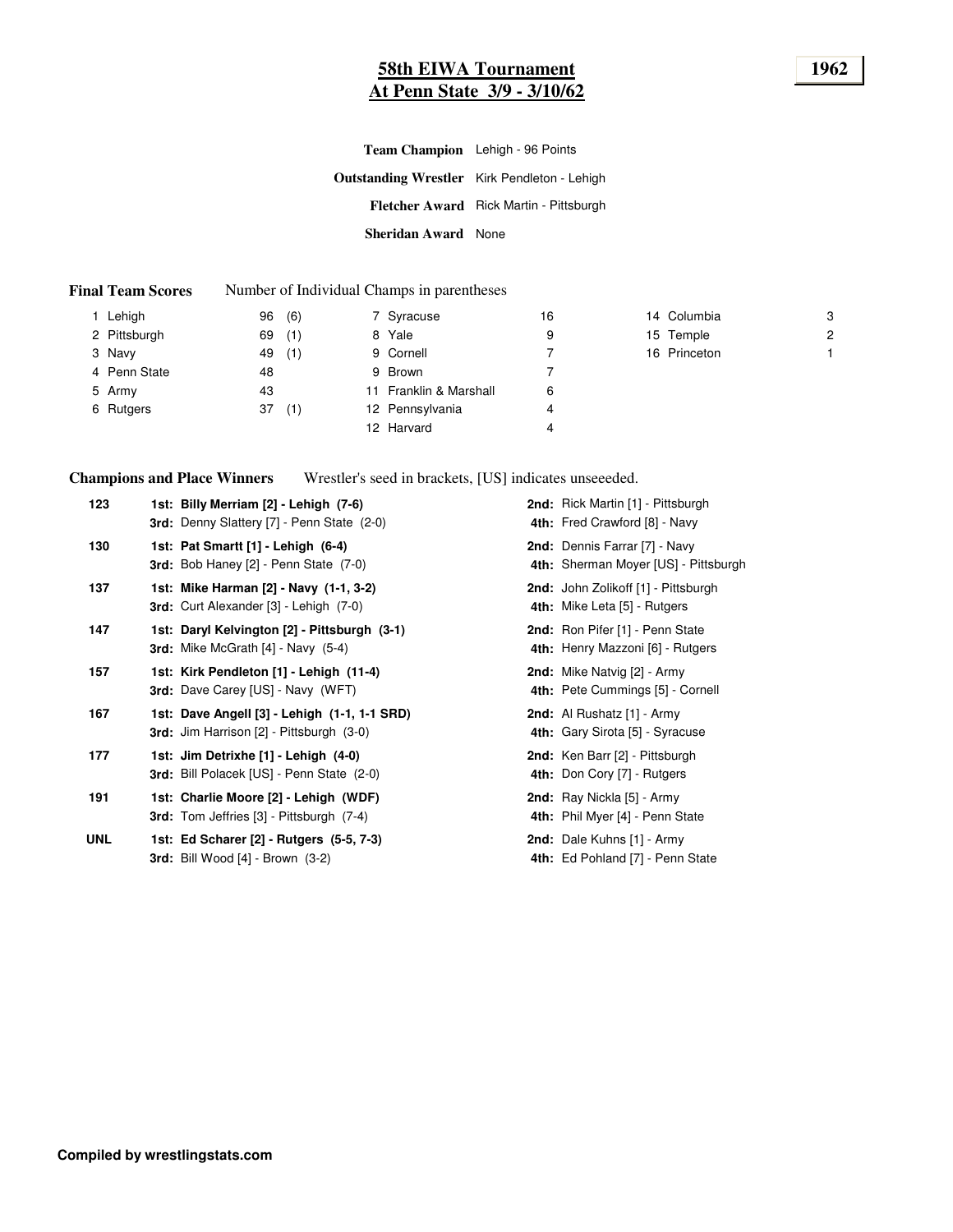# **3/9/1962 and 3/10/1962 at Penn State 1962 EIWA Championship Page 1 of 9**

| Rick Martin, Pittsburgh [1]         |                        |                            |                           |
|-------------------------------------|------------------------|----------------------------|---------------------------|
|                                     | Rick Martin Fall 1:40  |                            |                           |
| Gene Roberts, Yale                  |                        | Rick Martin 5-0            |                           |
| Fred Crawford, Navy [8]             |                        |                            |                           |
| Bill Lukens, Pennsylvania           | Fred Crawford 9-2      |                            |                           |
| Bob Hogan, Rutgers [4]              |                        |                            | Rick Martin Fall 5:02     |
| Ken Linker, Brown                   | Bob Hogan 2-0          |                            |                           |
|                                     |                        | Bob Hogan 5-2              |                           |
| Mel Mounts, Franklin & Marshall [5] | Mel Mounts 6-0         |                            |                           |
| Ed Felsenthal, Princeton            |                        |                            |                           |
| Billy Merriam, Lehigh [2]           |                        |                            | <b>Billy Merriam 7-6</b>  |
| Ed Greitzer, Harvard                | Billy Merriam 6-0      |                            |                           |
|                                     |                        | Billy Merriam 4-4, 5-1     |                           |
| Denny Slattery, Penn State [7]      | Denny Slattery 12-2    |                            |                           |
| Tom Griffith, Army                  |                        |                            |                           |
| Larry Nealon, Syracuse [3]          |                        |                            | Billy Merriam 1-1, 1-1 RD |
| Mike Weissleder, Temple             | Larry Nealon Fall 7:55 |                            |                           |
| Leo Swergold, Columbia              |                        | Larry Nealon 4-4, 1-1 RD   |                           |
| Jared Barlow, Cornell [6]           | Jared Barlow 5-0       |                            |                           |
|                                     |                        | <b>Consolation Bracket</b> |                           |

| Gene Roberts         |                         |                                 |
|----------------------|-------------------------|---------------------------------|
|                      | Fred Crawford Fall 5:16 |                                 |
|                      |                         | Fred Crawford 4-3               |
|                      | Bob Hogan               |                                 |
| <b>Fred Crawford</b> |                         |                                 |
|                      |                         | Third Place: Denny Slattery 2-0 |
|                      |                         |                                 |
|                      |                         |                                 |
| <b>Ed Greitzer</b>   |                         |                                 |
|                      | Denny Slattery 6-0      |                                 |
|                      |                         | Denny Slattery 4-2              |
|                      | Larry Nealon            |                                 |
| Denny Slattery       |                         |                                 |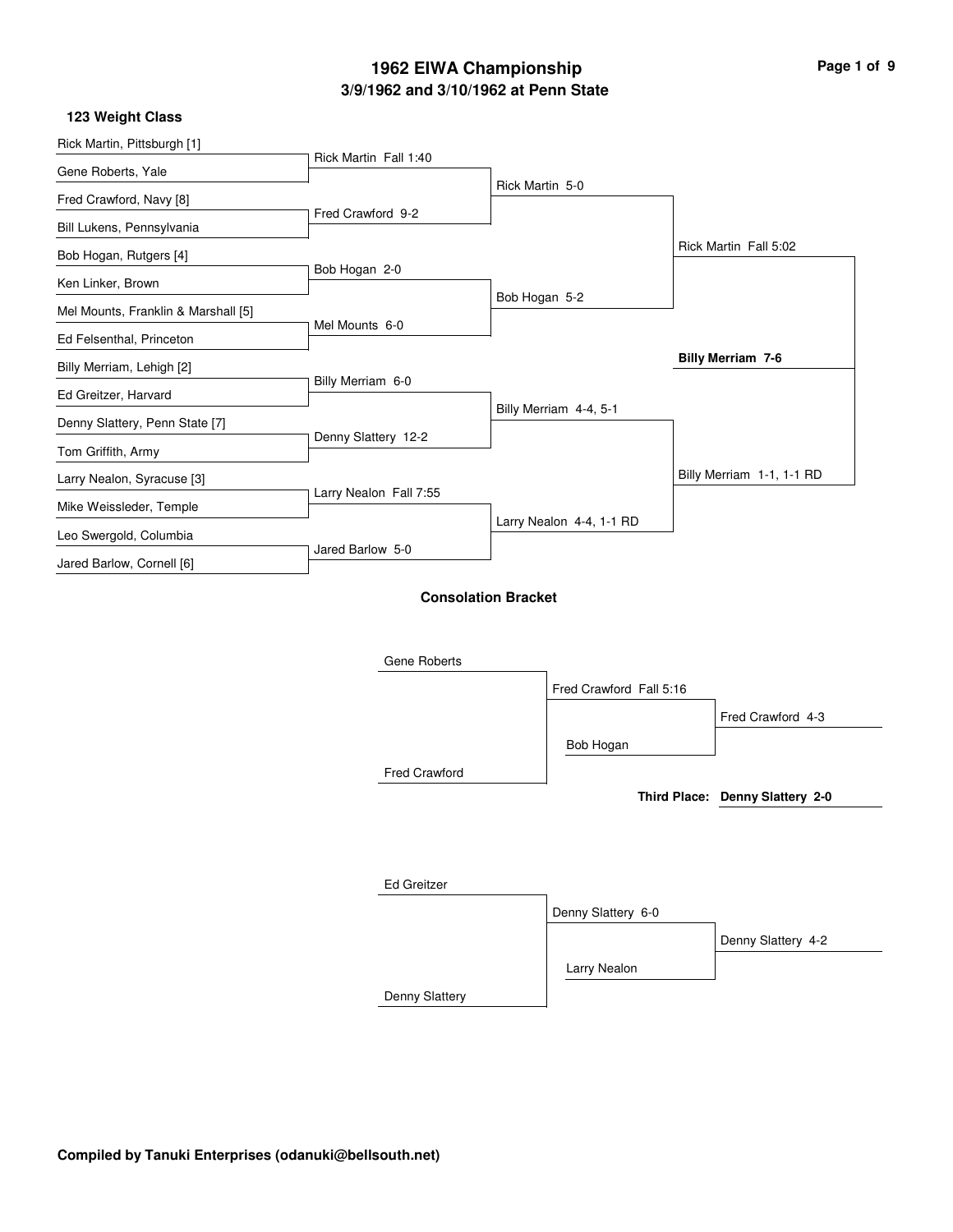# **3/9/1962 and 3/10/1962 at Penn State 1962 EIWA Championship**

| Page 2 of 9 |  |  |  |
|-------------|--|--|--|
|-------------|--|--|--|

i.

### **130 Weight Class**

| Pat Smartt, Lehigh [1]            |                            |                      |                            |
|-----------------------------------|----------------------------|----------------------|----------------------------|
| Pete D'Alessandro, Army           | Pat Smartt 5-0             |                      |                            |
| Sam Shipley, Temple [8]           |                            | Pat Smartt 5-1       |                            |
| Sherman Moyer, Pittsburgh         | Sherman Moyer 5-0          |                      |                            |
| George Doub, Harvard [4]          |                            |                      | Pat Smartt 5-4             |
| Andy Boehm, Brown                 | George Doub 7-7, 7-3       |                      |                            |
| Sonny Greenhalgh, Syracuse [5]    |                            | Sonny Greenhalgh 2-0 |                            |
| Dick Malmed, Yale                 | Sonny Greenhalgh Fall 6:30 |                      |                            |
| Bob Haney, Penn State [2]         |                            |                      | Pat Smartt 6-4             |
| Harry Rowland, Pennsylvania       | Bob Haney 7-2              |                      |                            |
| Dennis Farrar, Navy [7]           |                            | Dennis Farrar 7-3    |                            |
| Joe McLaughlin, Columbia          | Dennis Farrar 10-4         |                      |                            |
| Dick Janish, Rutgers [3]          |                            |                      | Dennis Farrar 2-0          |
| Jim Meldrim, Cornell              | Dick Janish 3-2            |                      |                            |
| Mike Curci, Princeton             |                            | Dick Janish 6-1      |                            |
| Don Horn, Franklin & Marshall [6] | Don Horn 7-1               |                      |                            |
|                                   | Pete D'Alessandro          |                      |                            |
|                                   |                            | Sherman Moyer 7-2    |                            |
|                                   |                            |                      | Sherman Moyer 5-2          |
|                                   |                            | Sonny Greenhalgh     |                            |
|                                   | Sherman Moyer              |                      | Third Place: Bob Haney 2-0 |
|                                   |                            |                      |                            |
|                                   |                            |                      |                            |
|                                   |                            |                      |                            |
|                                   | Joe McLaughlin             |                      |                            |
|                                   |                            | Bob Haney 3-0        |                            |
|                                   |                            |                      | Bob Haney 2-1              |
|                                   |                            | Dick Janish          |                            |
|                                   | <b>Bob Haney</b>           |                      |                            |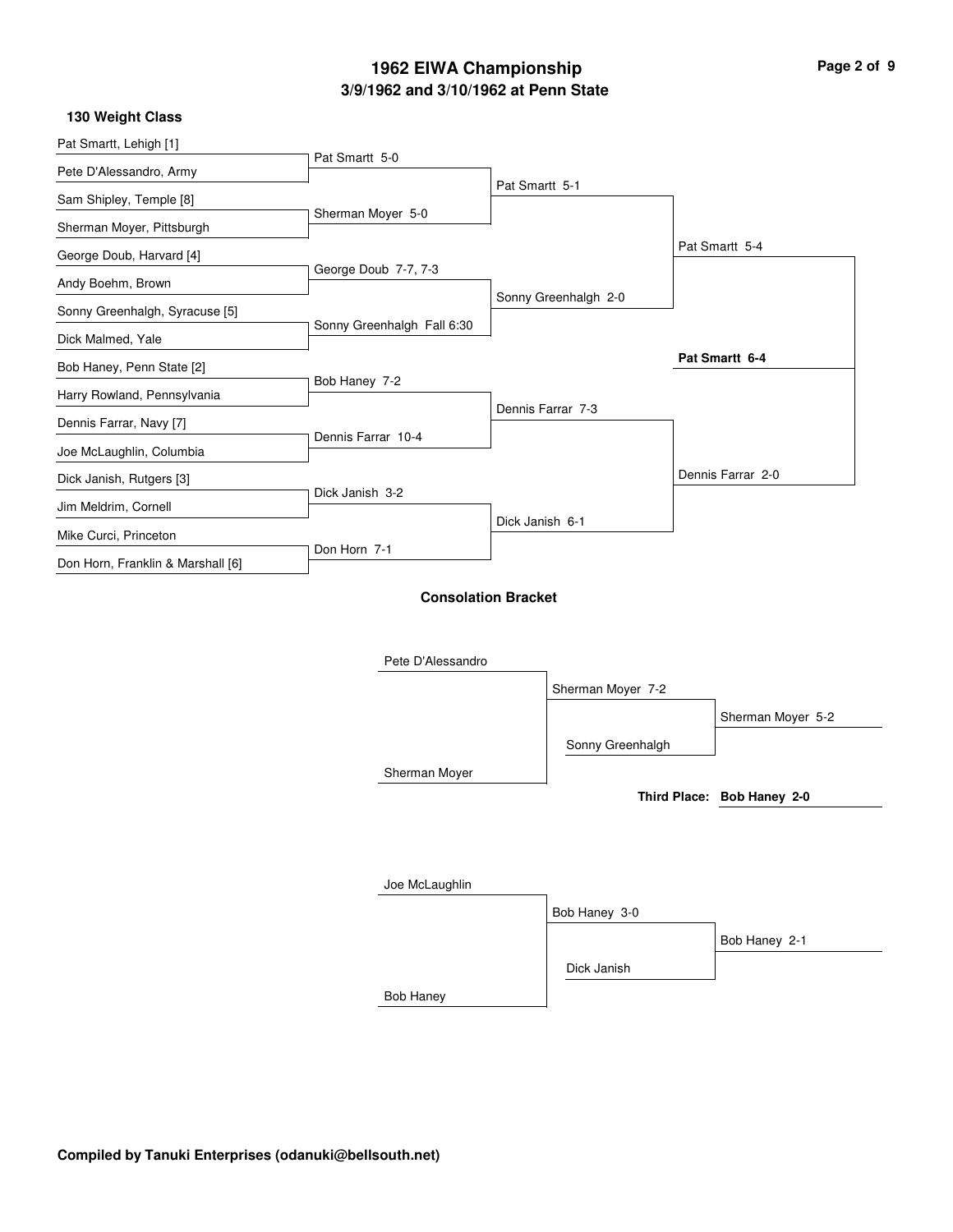# **3/9/1962 and 3/10/1962 at Penn State 1962 EIWA Championship Page 3 of 9**

| 137 Weight Class |
|------------------|
|------------------|

| John Zolikoff, Pittsburgh [1]         |                          |                            |                    |                                 |
|---------------------------------------|--------------------------|----------------------------|--------------------|---------------------------------|
| Fred Buell, Yale                      | John Zolikoff 7-0        |                            |                    |                                 |
| Fred Hoffman, Syracuse [8]            |                          |                            | John Zolikoff 4-2  |                                 |
| Paul Horbitz, Harvard                 | Fred Hoffman Fall 7:02   |                            |                    |                                 |
| George Edwards, Penn State [4]        |                          |                            |                    | John Zolikoff 5-2               |
| Zane Tankel, Pennsylvania             | George Edwards 5-0       |                            |                    |                                 |
| Mike Leta, Rutgers [5]                |                          | Mike Leta 8-2              |                    |                                 |
| Barry Ballow, Temple                  | Mike Leta Fall 2:47      |                            |                    |                                 |
| Mike Harman, Navy [2]                 |                          |                            |                    | Mike Harman 1-1, 3-2            |
| Bart Mosser, Brown                    | Mike Harman 5-1          |                            |                    |                                 |
| Chuck Geddes, Franklin & Marshall [7] |                          |                            | Mike Harman 3-0    |                                 |
| Tom Stossel, Princeton                | Chuck Geddes 2-0         |                            |                    |                                 |
| Curt Alexander, Lehigh [3]            |                          |                            |                    | Mike Harman 1-1, 3-1            |
| Gershon Levinson, Columbia            | Curt Alexander Fall 3:10 |                            |                    |                                 |
| Ed Winborn, Army                      |                          |                            | Curt Alexander 4-2 |                                 |
| Tom Jones, Cornell [6]                | Ed Winborn 6-5           |                            |                    |                                 |
|                                       |                          | <b>Consolation Bracket</b> |                    |                                 |
|                                       | Fred Buell               |                            |                    |                                 |
|                                       |                          |                            | Fred Buell 4-1     |                                 |
|                                       |                          |                            |                    | Mike Leta 5-4                   |
|                                       |                          |                            | Mike Leta          |                                 |
|                                       | Fred Hoffman             |                            |                    |                                 |
|                                       |                          |                            |                    | Third Place: Curt Alexander 2-1 |
|                                       |                          |                            |                    |                                 |
|                                       | <b>Bart Mosser</b>       |                            |                    |                                 |
|                                       |                          |                            | Chuck Geddes 4-3   |                                 |
|                                       |                          |                            |                    | Curt Alexander 2-0              |
|                                       |                          |                            |                    |                                 |

Chuck Geddes

Curt Alexander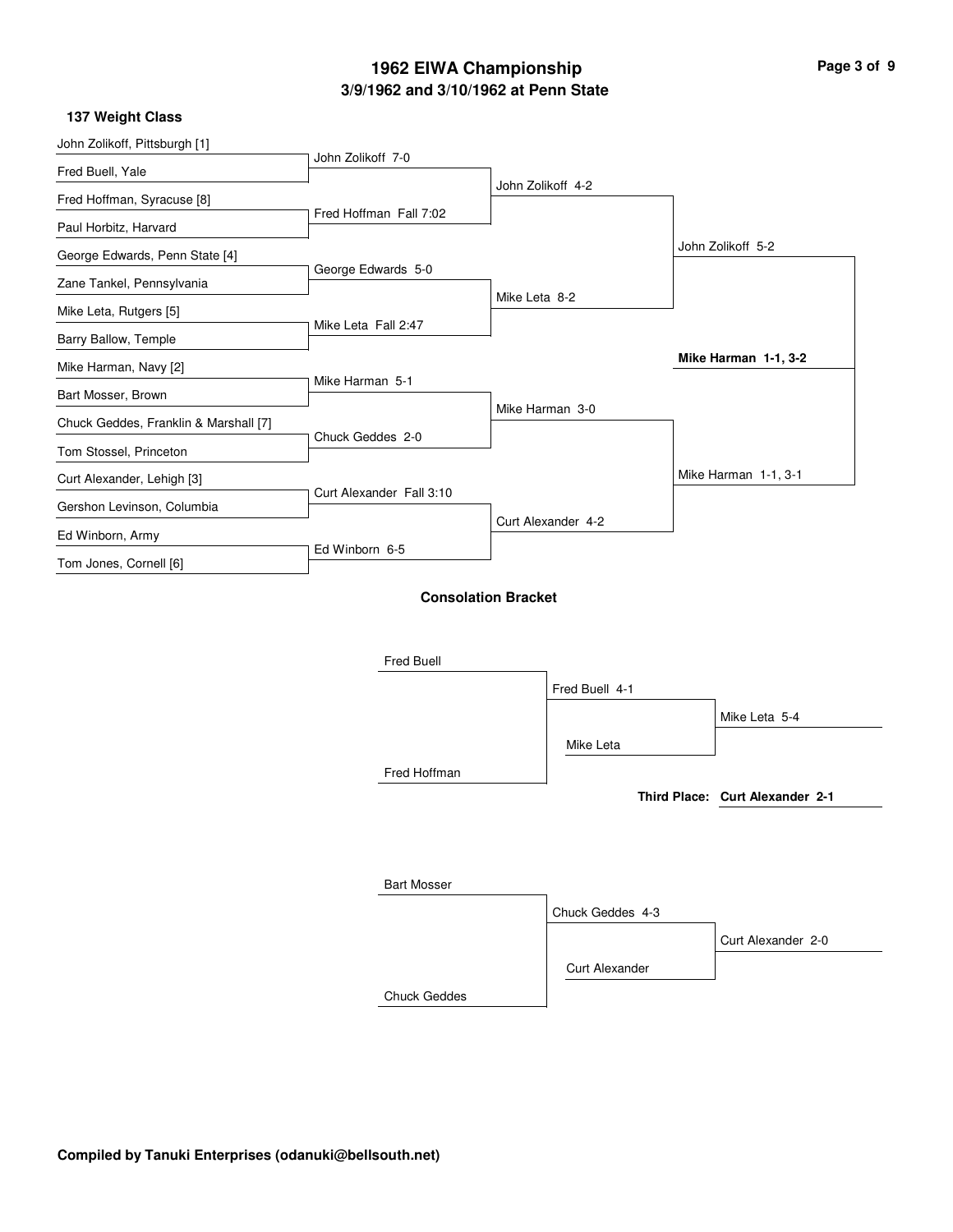# **3/9/1962 and 3/10/1962 at Penn State 1962 EIWA Championship**

 $\overline{\phantom{0}}$ 

### **147 Weight Class**

| Ron Pifer, Penn State [1]          |                            |                            |               |                               |
|------------------------------------|----------------------------|----------------------------|---------------|-------------------------------|
| Dave Westfall, Brown               | Ron Pifer Fall 1:04        |                            |               |                               |
| Pete Frey, Franklin & Marshall [8] |                            | Ron Pifer 7-6              |               |                               |
| Steve Caplan, Yale                 | Pete Frey 3-2              |                            |               |                               |
| Mike McGrath, Navy [4]             |                            |                            |               | Ron Pifer 6-2                 |
| Barry Pearson, Temple              | Mike McGrath 3-0           |                            |               |                               |
| Dick Giustra, Cornell [5]          |                            | Mike McGrath 2-0           |               |                               |
| Richard Harkins, Pennsylvania      | Richard Harkins 5-5, 3-1   |                            |               |                               |
| Daryl Kelvington, Pittsburgh [2]   |                            |                            |               | Daryl Kelvington 3-1          |
| Dave Landau, Princeton             | Daryl Kelvington Fall 4:15 |                            |               |                               |
| Doug Koch, Lehigh [7]              |                            | Daryl Kelvington 2-0       |               |                               |
| Al McElhose, Army                  | Doug Koch 5-1              |                            |               |                               |
| Dick Slutzky, Syracuse [3]         |                            |                            |               | Daryl Kelvington 6-3          |
| Ron Sandven, Harvard               | Dick Slutzky 7-0           |                            |               |                               |
| John McMullen, Columbia            |                            | Henry Mazzoni 9-7          |               |                               |
| Henry Mazzoni, Rutgers [6]         | Henry Mazzoni 2-1          |                            |               |                               |
|                                    |                            | <b>Consolation Bracket</b> |               |                               |
|                                    |                            |                            |               |                               |
|                                    | Dave Westfall              |                            |               |                               |
|                                    |                            |                            | Pete Frey 8-4 |                               |
|                                    |                            |                            |               |                               |
|                                    |                            |                            |               | Mike McGrath RD               |
|                                    |                            |                            | Mike McGrath  |                               |
|                                    | Pete Frey                  |                            |               |                               |
|                                    |                            |                            |               | Third Place: Mike McGrath 5-4 |
|                                    |                            |                            |               |                               |
|                                    |                            |                            |               |                               |

| Dave Landau |               |                   |
|-------------|---------------|-------------------|
|             | Doug Koch 3-1 |                   |
|             |               | Henry Mazzoni 4-1 |
|             | Henry Mazzoni |                   |
| Doug Koch   |               |                   |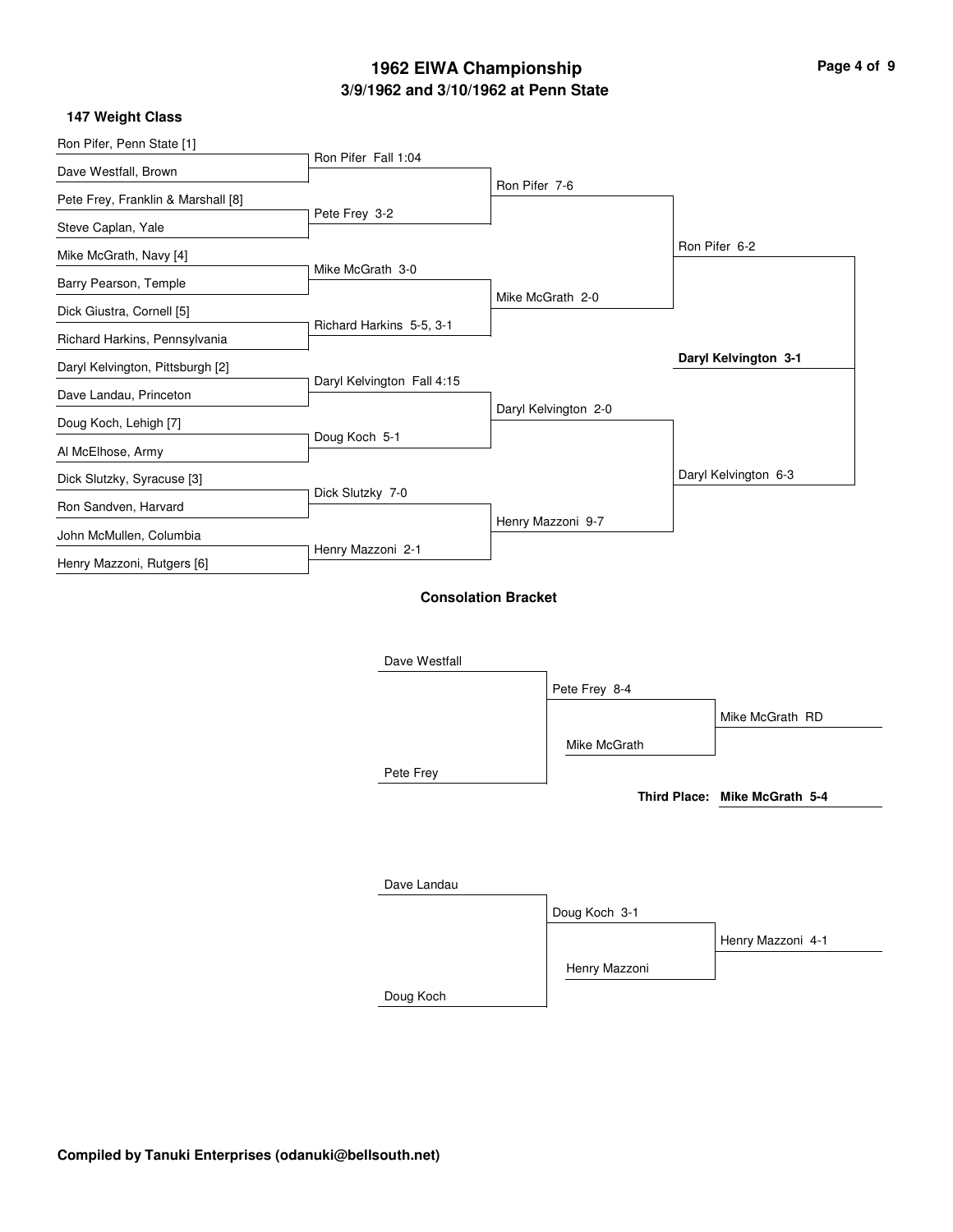# **3/9/1962 and 3/10/1962 at Penn State 1962 EIWA Championship Page 5 of 9**

|  |  | <b>157 Weight Class</b> |  |
|--|--|-------------------------|--|
|  |  |                         |  |

| 157 weight Glass                  |                            |                  |                          |                                 |
|-----------------------------------|----------------------------|------------------|--------------------------|---------------------------------|
| Kirk Pendleton, Lehigh [1]        |                            |                  |                          |                                 |
| Chris Olmstead, Pennsylvania      | Kirk Pendleton Fall 1:32   |                  |                          |                                 |
| John Bogert, Yale [8]             |                            |                  | Kirk Pendleton Fall 4:56 |                                 |
| Dick Evans, Columbia              | John Bogert Fall 4:35      |                  |                          |                                 |
| Rick Eckler, Princeton [4]        |                            |                  |                          | Kirk Pendleton Fall 1:45        |
| Jeff Hoaster, Franklin & Marshall | Rick Eckler 7-0            |                  |                          |                                 |
| Pete Cummings, Cornell [5]        |                            |                  | Pete Cummings 6-5        |                                 |
| Paul Stegner, Penn State          | Pete Cummings 7-0          |                  |                          |                                 |
| Mike Natvig, Army [2]             |                            |                  |                          | Kirk Pendleton 11-4             |
| Dave Carey, Navy                  | Mike Natvig 3-0            |                  |                          |                                 |
| Bob Kolodney, Harvard [7]         |                            | Mike Natvig 10-1 |                          |                                 |
| Mike Leary, Rutgers               | Bob Kolodney 6-1           |                  |                          |                                 |
| George Riedner, Syracuse [3]      |                            |                  |                          | Mike Natvig 7-6                 |
| John Borgeson, Temple             | George Riedner 10-2        |                  |                          |                                 |
| Wesley Thomas, Brown              |                            |                  | August Arrigone 4-2      |                                 |
| August Arrigone, Pittsburgh [6]   | August Arrigone 5-0        |                  |                          |                                 |
|                                   | <b>Consolation Bracket</b> |                  |                          |                                 |
|                                   |                            |                  |                          |                                 |
|                                   |                            |                  |                          |                                 |
|                                   | <b>Chris Olmstead</b>      |                  |                          |                                 |
|                                   |                            |                  | John Bogert 3-0          |                                 |
|                                   |                            |                  |                          | Pete Cummings 10-3              |
|                                   |                            |                  | Pete Cummings            |                                 |
|                                   | John Bogert                |                  |                          |                                 |
|                                   |                            |                  |                          | Third Place: Dave Carey Med FFT |
|                                   |                            |                  |                          |                                 |
|                                   |                            |                  |                          |                                 |
|                                   | Dave Carey                 |                  |                          |                                 |
|                                   |                            |                  | Dave Carey 2-1           |                                 |
|                                   |                            |                  |                          | Dave Carey 3-1                  |
|                                   |                            |                  | August Arrigone          |                                 |
|                                   | Bob Kolodney               |                  |                          |                                 |
|                                   |                            |                  |                          |                                 |

 $\overline{\phantom{0}}$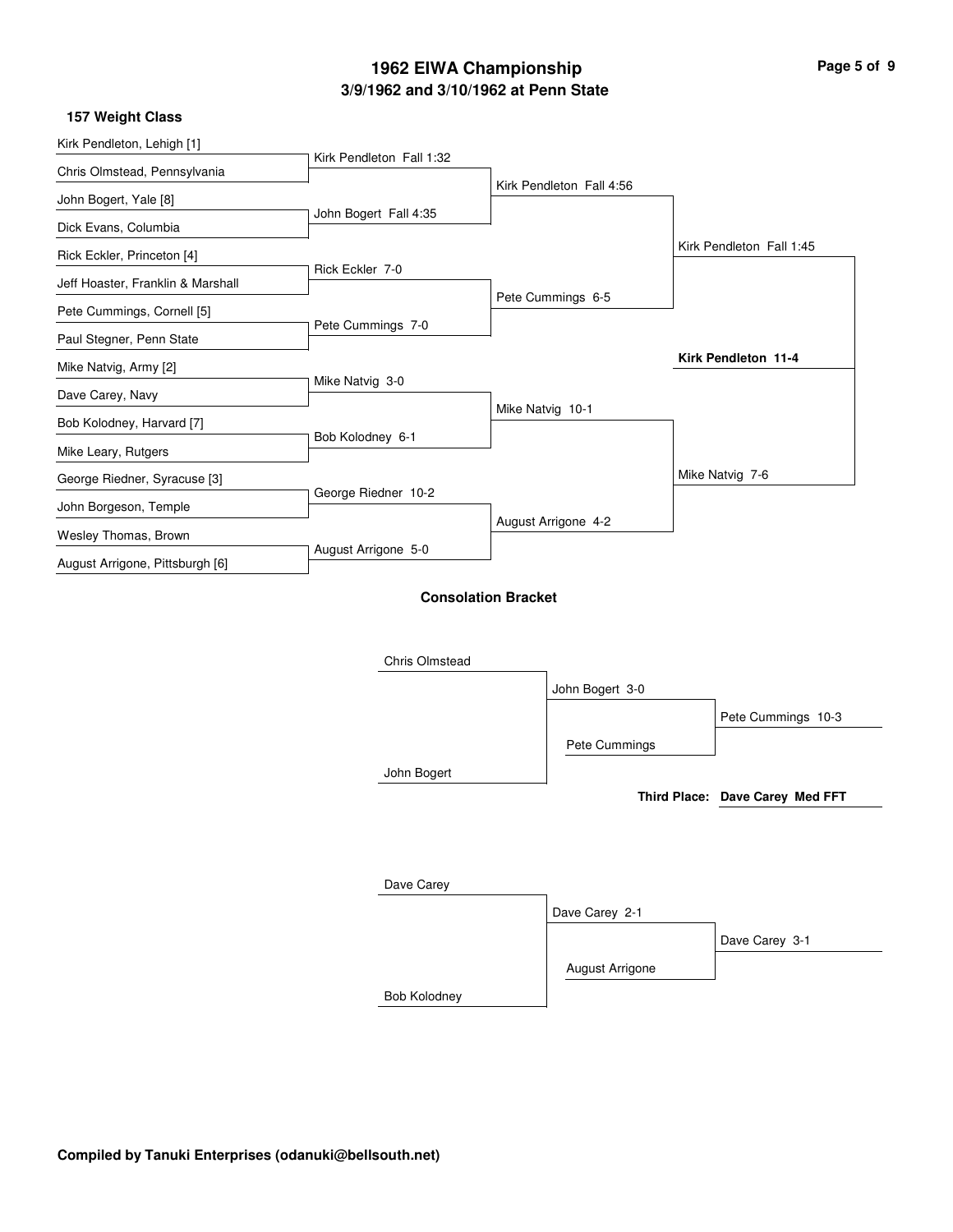# **3/9/1962 and 3/10/1962 at Penn State 1962 EIWA Championship Page 6 of 9**

| Al Rushatz, Army [1]              |                            |                 |                        |                               |
|-----------------------------------|----------------------------|-----------------|------------------------|-------------------------------|
| Steve Dubner, Franklin & Marshall | Al Rushatz Fall 3:49       |                 |                        |                               |
| Bob Hannah, Yale [8]              |                            | Al Rushatz 8-0  |                        |                               |
| Roy Thompson, Brown               | Bob Hannah Fall 3:31       |                 |                        |                               |
| Pete Nelson, Navy [4]             |                            |                 |                        | Al Rushatz 5-2                |
| Ron Black, Pennsylvania           | Pete Nelson 9-3            |                 |                        |                               |
| Gary Sirota, Syracuse [5]         |                            | Gary Sirota 5-3 |                        |                               |
|                                   | Gary Sirota 5-0            |                 |                        |                               |
| Al Steinbergh, Cornell            |                            |                 |                        | Dave Angell 1-1, 1-1 SRD      |
| Jim Harrison, Pittsburgh [2]      | Jim Harrison 3-0           |                 |                        |                               |
| Bob Dickstein, Columbia           |                            |                 | Jim Harrison Fall 5:40 |                               |
| Fred Pereira, Harvard [7]         |                            |                 |                        |                               |
| <b>Bill MacGrath, Rutgers</b>     | Fred Pereira Fall 5:28     |                 |                        |                               |
| Dave Angell, Lehigh [3]           |                            |                 |                        | Dave Angell 3-3, 5-2          |
| Steve Macaleer, Princeton         | Dave Angell Fall 6:14      |                 |                        |                               |
| John Barone, Penn State           |                            | Dave Angell 9-0 |                        |                               |
| Elmer Romeis, Temple [6]          | John Barone 6-5            |                 |                        |                               |
|                                   | <b>Consolation Bracket</b> |                 |                        |                               |
|                                   | Steve Dubner               |                 |                        |                               |
|                                   |                            |                 | Bob Hannah 8-0         |                               |
|                                   |                            |                 |                        |                               |
|                                   |                            |                 |                        | Gary Sirota 13-3              |
|                                   |                            |                 | Gary Sirota            |                               |
|                                   | <b>Bob Hannah</b>          |                 |                        |                               |
|                                   |                            |                 |                        | Third Place: Jim Harrison 3-0 |

| Steve Macaleer |                 |                  |
|----------------|-----------------|------------------|
|                | John Barone 4-3 |                  |
|                |                 | Jim Harrison 6-0 |
|                | Jim Harrison    |                  |
| John Barone    |                 |                  |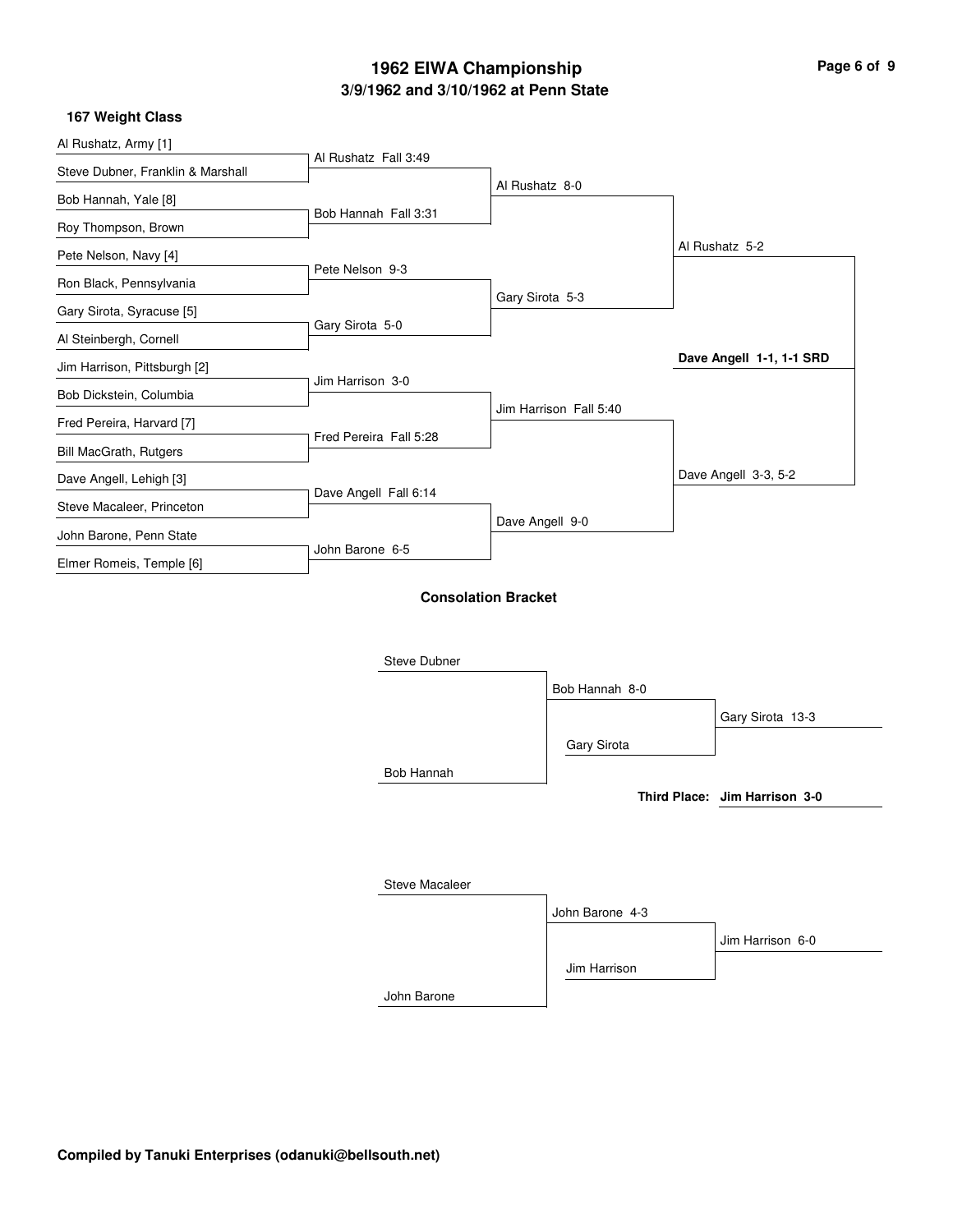# **3/9/1962 and 3/10/1962 at Penn State 1962 EIWA Championship Page 7 of 9**

| 177 Weight Class |  |
|------------------|--|
|                  |  |

| Jim Detrixhe, Lehigh [1]        |                            |                  |                  |                               |
|---------------------------------|----------------------------|------------------|------------------|-------------------------------|
| Donald Dunning, Syracuse        | Jim Detrixhe 5-0           |                  |                  |                               |
| Gwynn Vaughnan, Army [8]        |                            | Jim Detrixhe 5-0 |                  |                               |
| Bill Polacek, Penn State        | Bill Polacek 5-1           |                  |                  |                               |
| Stan Yancovitz, Columbia [4]    |                            |                  |                  | Jim Detrixhe 5-0              |
| Paul Schnitz, Harvard           | Stan Yancovitz 7-1         |                  |                  |                               |
| Art Mann, Yale [5]              |                            | Art Mann 8-5     |                  |                               |
| Aaron Hess, Princeton           | Art Mann 2-0               |                  |                  |                               |
| Ken Barr, Pittsburgh [2]        |                            |                  |                  | Jim Detrixhe 4-0              |
| Dave White, Temple              | Ken Barr Fall 7:15         |                  |                  |                               |
| Don Cory, Rutgers [7]           |                            | Ken Barr 8-2     |                  |                               |
| Bob Dubner, Franklin & Marshall | Don Cory Fall 4:08         |                  |                  |                               |
| Tom Uber, Navy [3]              |                            |                  |                  | Ken Barr 5-0                  |
| Stan Olenn, Pennsylvania        | Tom Uber 3-2               |                  |                  |                               |
| Steve Hammalian, Brown          |                            | Tom Uber 6-3     |                  |                               |
| Mike Wittenberg, Cornell [6]    | Mike Wittenberg 5-0        |                  |                  |                               |
|                                 | <b>Consolation Bracket</b> |                  |                  |                               |
|                                 |                            |                  |                  |                               |
|                                 |                            |                  |                  |                               |
|                                 | Donald Dunning             |                  |                  |                               |
|                                 |                            |                  | Bill Polacek 5-0 |                               |
|                                 |                            |                  |                  | Bill Polacek 2-1              |
|                                 |                            |                  | Art Mann         |                               |
|                                 | <b>Bill Polacek</b>        |                  |                  |                               |
|                                 |                            |                  |                  | Third Place: Bill Polacek 2-0 |
|                                 |                            |                  |                  |                               |

| Dave White |              |              |
|------------|--------------|--------------|
|            | Don Cory 3-0 |              |
|            |              | Don Cory 4-1 |
|            | Tom Uber     |              |
| Don Cory   |              |              |

i.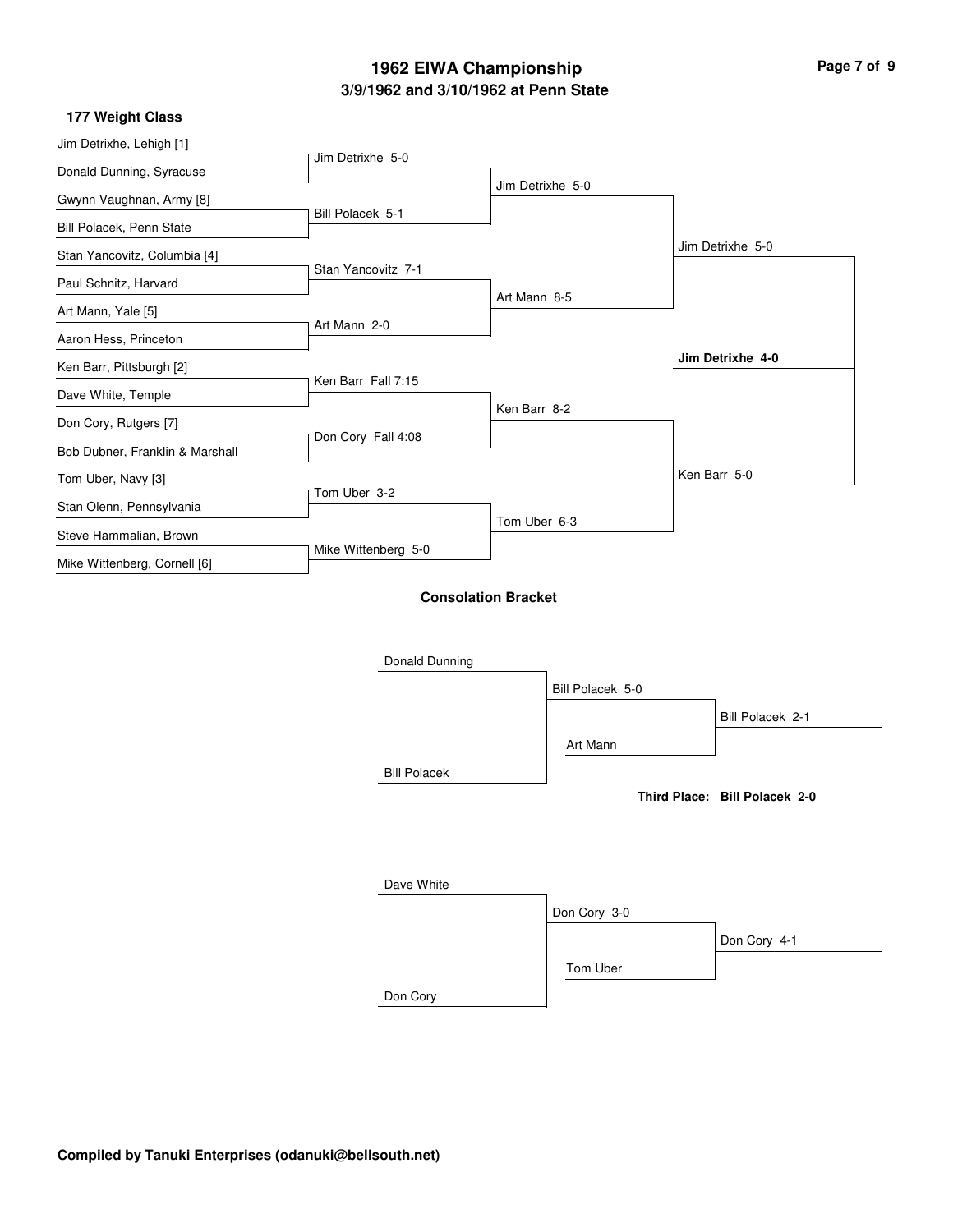# **3/9/1962 and 3/10/1962 at Penn State 1962 EIWA Championship Page 8 of 9**

| 191 Weight Class |  |
|------------------|--|
|------------------|--|

| Dennis Focht, Rutgers [1]         | Dennis Focht 6-3         |                            |                    |                               |
|-----------------------------------|--------------------------|----------------------------|--------------------|-------------------------------|
| Charles Coe, Brown                |                          |                            |                    |                               |
| Bob Ornstein, Syracuse [8]        |                          |                            | Dennis Focht 5-1   |                               |
| John Balis, Temple                | Bob Ornstein 6-1         |                            |                    |                               |
| Phil Myer, Penn State [4]         |                          |                            |                    | Ray Nickla 3-3, 2-1           |
| Mort Fuller, Princeton            | Phil Myer 7-0            |                            |                    |                               |
| Ray Nickla, Army [5]              |                          | Ray Nickla 12-8            |                    |                               |
| Glenn Green, Cornell              | Ray Nickla 7-0           |                            |                    |                               |
| Charlie Moore, Lehigh [2]         |                          |                            |                    | <b>Charlie Moore DFT</b>      |
| Jack Leitner, Columbia            | Charlie Moore Fall 1:22  |                            |                    |                               |
| Dennis Woolley, Pennsylvania [7]  |                          |                            | Charlie Moore 5-0  |                               |
| Mike Harper, Harvard              | Dennis Woolley Fall 6:42 |                            |                    |                               |
| Tom Jeffries, Pittsburgh [3]      |                          |                            |                    | Charlie Moore 2-2, 2-1        |
| Tom Anderson, Franklin & Marshall | Tom Jeffries 6-0         |                            |                    |                               |
| Ron Tebben, Navy                  |                          | Tom Jeffries 5-1           |                    |                               |
| Dave Plimpton, Yale [6]           | Ron Tebben Fall 4:45     |                            |                    |                               |
|                                   |                          |                            |                    |                               |
|                                   |                          | <b>Consolation Bracket</b> |                    |                               |
|                                   |                          |                            |                    |                               |
|                                   | Glenn Green              |                            |                    |                               |
|                                   |                          |                            | Phil Myer Med FFT  |                               |
|                                   |                          |                            |                    | Phil Myer 4-0 OT              |
|                                   |                          |                            | Dennis Focht       |                               |
|                                   | Phil Myer                |                            |                    |                               |
|                                   |                          |                            |                    | Third Place: Tom Jeffries 7-4 |
|                                   |                          |                            |                    |                               |
|                                   |                          |                            |                    |                               |
|                                   | Jack Leitner             |                            |                    |                               |
|                                   |                          |                            | Dennis Woolley 2-0 |                               |
|                                   |                          |                            |                    | Tom Jeffries 4-0              |
|                                   |                          |                            |                    |                               |

Dennis Woolley

Tom Jeffries